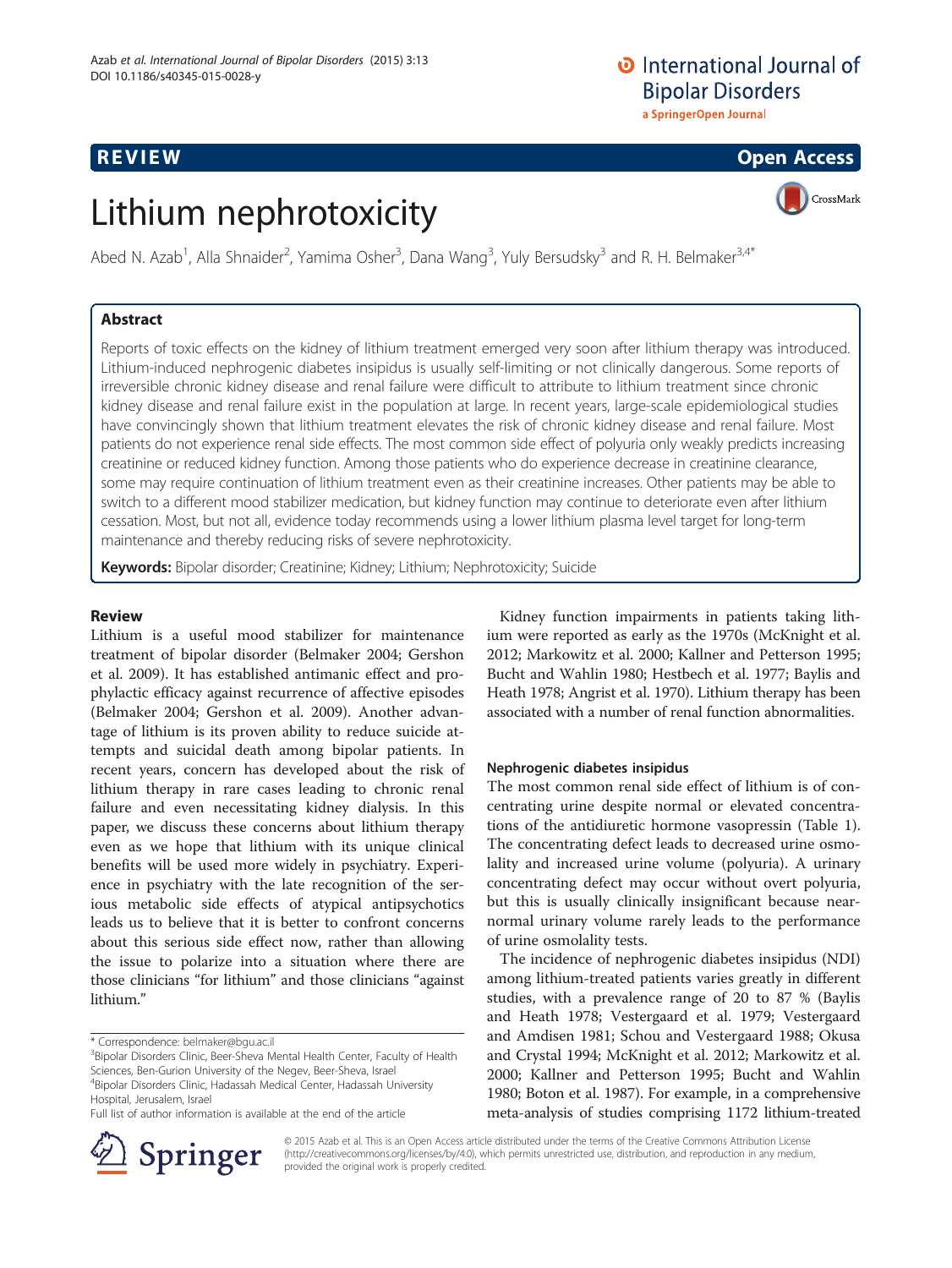|                                                    | Yes                     | Nο                        |
|----------------------------------------------------|-------------------------|---------------------------|
| Lithium causes anatomic kidney damage              | Markowitz et al. (2000) | Vestergaard et al. (1979) |
| Low-dose lithium prevents kidney damage            | Aiff et al. (2014a)     | Close et al. (2014)       |
| Duration of lithium treatment predicts Li polyuria | Bendz et al. (2001)     | Lepkifker et al. (2004)   |
| Duration of lithium predicts reduced GFR           | Bendz et al. (2010)     | Smigan et al. (1984)      |

<span id="page-1-0"></span>Table 1 Controversies over lithium and the kidney (selected references)

patients, Boton et al. [\(1987](#page-8-0)) reported a reduction in urinary concentrating ability in more than 54 % of patients while only 19 % had overt polyuria.

Many studies found that major factors affecting the incidence and severity of urinary concentrating defects among lithium-treated patients are as follows: duration of treatment (longer duration increases the risk of NDI), blood lithium level, and frequency of acute lithium intoxications (Vestergaard et al. [1979;](#page-8-0) Vestergaard and Amdisen [1981](#page-8-0); Schou and Vestergaard [1988;](#page-8-0) Markowitz et al. [2000](#page-8-0); Bucht and Wahlin [1980;](#page-8-0) Boton et al. [1987](#page-8-0); Walker [1993;](#page-8-0) Turan et al. [2002;](#page-8-0) Timmer and Sands [1999](#page-8-0); Bendz et al. [2001](#page-8-0)). On the other hand, Lepkifker et al. [\(2004](#page-8-0)) observed that the duration of lithium treatment and plasma concentrations were not associated with increased risk of urinary concentrating defect while episodes of lithium intoxication were more predictive and positively correlated. A urinary concentrating defect may occur as early as 2 to 4 months after the commencement of lithium (Boton et al. [1987;](#page-8-0) Smigan et al. [1984](#page-8-0)), but it becomes more evident after chronic treatment (Vestergaard and Amdisen [1981](#page-8-0); Markowitz et al. [2000](#page-8-0); Bendz et al. [2001;](#page-8-0) Phillips et al. [2008\)](#page-8-0). NDI may develop even after cessation of lithium therapy (Paw et al. [2007](#page-8-0)). Additionally, several studies demonstrated that cessation of long-term lithium therapy does not always restore the urinary concentrating capacity of the kidney (Markowitz et al. [2000](#page-8-0); Bendz et al. [2001;](#page-8-0) Khairallah et al. [2007\)](#page-8-0) while others reported that it may alleviate the concentrating defect (Bucht and Wahlin [1980](#page-8-0)). These variations may be related to the stage of tubulointerstitial damage at which lithium was stopped. An early stage at which only *functional* tubulointerstitial damage has occurred may be fully reversible. On the other hand, a late stage at which irreversible *morphological* tubulointerstitial changes (fibrosis) have occurred will not be resolved by lithium cessation. Importantly, patients with polyuria that do not consume sufficient amounts of fluids are at a high risk of becoming volume-depleted, further increasing the risk of lithium toxicity (Vestergaard et al. [1979](#page-8-0); Vestergaard and Amdisen [1981;](#page-8-0) Smigan et al. [1984](#page-8-0)). Furthermore, patients who were concurrently treated with lithium and neuroleptic drugs had significantly higher rates of urinary concentrating defects than patients who were treated only with lithium. Consistently, antipsychotics (only)-treated patients had a higher incidence of urinary concentrating defects than matched healthy subjects (Bucht and Wahlin [1980\)](#page-8-0). These observations suggest that antipsychotic drugs may contribute to the development of urinary concentrating defects.

Acute lithium treatment reduces the antidiuretic effect of vasopressin (Singer et al. [1972](#page-8-0)). Similarly, chronic lithium treatment was shown to reduce the antidiuretic effect of vasopressin by several possible mechanisms. The most established pharmacological treatment for lithium-induced NDI is the potassium-sparing diuretic amiloride (Boton et al. [1987;](#page-8-0) Timmer and Sands [1999](#page-8-0); Feuerstein et al. [1981;](#page-8-0) Bedford et al. [2008](#page-8-0)). However, amiloride is likely to be effective only when there is a mild to moderate urinary concentrating defect that is potentially reversible. Among the suggested mechanisms by which amiloride alleviates lithium-induced urinary concentrating defect are as follows: i) blocking of epithelial sodium channel ENaC, resulting in reduced absorption of lithium into collecting duct cells (Walker et al. [1982](#page-8-0)), and *ii*) restoring to normal the expression levels of AQP2 and AQP3 (Bedford et al. [2008](#page-8-0)).

#### Chronic kidney disease

According to the American National Kidney Foundation ([2002](#page-7-0)), chronic kidney disease (CKD) is defined as either kidney damage or GFR <60 ml/min/1.73 m<sup>2</sup> for  $\geq$ 3 months. Kidney damage is defined as pathologic abnormalities or markers of damage, including abnormalities in blood or urine tests or imaging tests. The staging of CKD according to GFR (ml/min/1.73  $m^2$ ) is as follows: Stage 1-kidney damage with normal or increased GFR (GFR  $\geq$ 90); Stage 2—kidney damage with a mildly decreased GFR (GFR = 60–89); Stage 3—moderate reduction in GFR (GFR = 30– 59); Stage 4—severe reduction in GFR (GFR = 15–29); and Stage 5—kidney failure (GFR <15 or dialysis) (American National Kidney Foundation [2002\)](#page-7-0). End-stage renal disease (ESRD) describes a situation in which patients need dialysis or transplantation, irrespective of their level of kidney function (American National Kidney Foundation [2002](#page-7-0)).

Early studies questioned the association between lithium and chronic impairment in glomerular function (Vestergaard et al. [1979](#page-8-0); Vestergaard and Amdisen [1981](#page-8-0); Boton et al. [1987;](#page-8-0) Walker [1993;](#page-8-0) Walker et al. [1982](#page-8-0);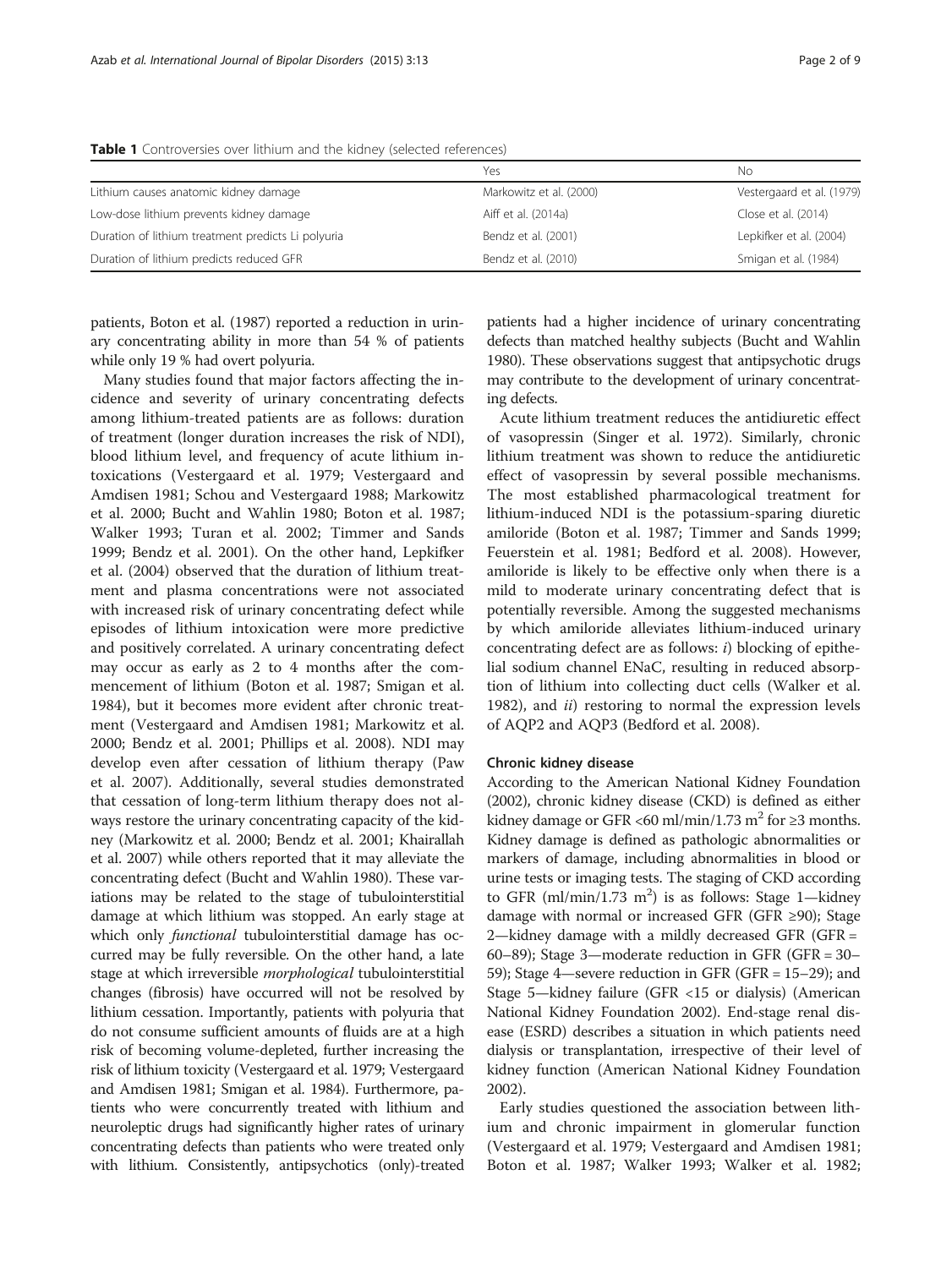Bendz et al. [1983](#page-8-0), [1994](#page-8-0); Coskunol et al. [1997;](#page-8-0) Paul et al. [2010](#page-8-0)). In 1979, Vestergaard et al. ([1979\)](#page-8-0) examined renal function among 237 patients who had been treated with lithium for 0.5–17 years (average 5 years). They determined GFR by examining 24-h creatinine clearance and serum creatinine. It was found that lithium treatment reduced GFR only slightly and that the risk of developing ESRD was low (Bucht and Wahlin [1980](#page-8-0)). Two years later, these authors published a follow-up report on 184 patients of the same population in which they reexamined renal function (Vestergaard and Amdisen [1981\)](#page-8-0). For 37 patients, lithium had been discontinued while the other 147 were still on lithium. None of the patients in either group had a reduction in GFR (Vestergaard and Amdisen [1981\)](#page-8-0). Impairments in urinary concentrating ability had however progressed in the lithium-treated group. Subsequently, Walker et al. [\(1982](#page-8-0)) reported that the results of renal biopsy samples analyzed for interstitial fibrosis showed no difference between lithium-treated patients and those who did not receive lithium. However, abnormal serum creatinine levels were significantly higher in lithium-treated patients as compared to those who did not receive lithium, suggesting an impaired GFR (Walker et al. [1982\)](#page-8-0). A meta-analysis study by Boton et al. revealed that 15 % of 1172 patients on chronic lithium therapy displayed only mild reduction in GFR (Timmer and Sands [1999\)](#page-8-0). Bendz et al. ([1983\)](#page-8-0) examined glomerular function in outpatients who received short-term and long-term lithium treatment. They found that 3 % had abnormal glomerular function while 51 % had impaired tubular function. Eleven years after the previous study (Bendz et al. [1983](#page-8-0)), they reported that among 142 patients who received lithium for more than 15 years, a reduction in GFR was observed in 21 % of the patients (Bendz et al. [1994\)](#page-8-0). The results also revealed that co-administration of lithium with other psychotropic drugs or somatic medications increased the risk of altered renal function. Coskunol et al. [\(1997](#page-8-0)) compared 107 lithium-treated patients to 29 non-lithium-treated patients matched for age and sex. They found that plasma creatinine levels and creatinine clearance did not significantly differ between the two groups. In addition, they found that there was no significant association between creatinine clearance and the duration (or dosage) of lithium treatment (Coskunol et al. [1997\)](#page-8-0). A meta-analysis of 23 studies conducted by Paul and co-workers concluded that: "any lithium-associated increase in serum creatinine is quantitatively small and of questionable clinical significance;" this is despite a significant increase in serum creatinine levels in several studies that were analyzed (Paul et al. [2010](#page-8-0)). A comprehensive meta-analysis of 385 studies by McKnight et al. [\(2012](#page-8-0)) found a non-significant ( $p = 0.15$ ) reduction in GFR and a low risk for developing ESRD among lithium-treated patients.

Despite the uncertainty reported in the studies cited above, other studies have suggested that long-term lithium therapy increases the risk of CKD (Markowitz et al. [2000](#page-8-0); Turan et al. [2002](#page-8-0); Bendz et al. [2001, 2010](#page-8-0); Aiff et al. [2014a;](#page-7-0) Kripalani et al. [2009](#page-8-0); McCann et al. [2008](#page-8-0); Presne et al. [2003\)](#page-8-0). One of the studies that demonstrated deleterious and mostly irreversible renal damage after chronic lithium therapy was that by Markowitz et al. ([2000\)](#page-8-0), which included 24 patients (average lithium treatment duration 13.6 years) with renal insufficiency. Renal biopsy results revealed a chronic tubulointerstitial nephropathy in all patients, with associated cortical and medullary tubular cysts and dilation in 62.5 and 33.3 % of patients, respectively (Markowitz et al. [2000\)](#page-8-0). Nine of 19 patients progressed to ESRD despite lithium withdrawal (eight of nine had an initial serum creatinine above 2.5 mg/dL and one of ten had an initial serum creatinine below 2.5 mg/dL). On the other hand, three patients with initial creatinine levels below 2.1 mg/dL had subsequent improvement in renal function (Markowitz et al. [2000\)](#page-8-0). The authors concluded that serum creatinine levels higher than 2.5 mg/dL are the only significant predictor of progressing to ESRD.

The Markowitz et al. ([2000](#page-8-0)) study was retrospective, biopsy-based from a selected renal biopsy database. Of 6514 biopsies that made up the database, only 24 (0.37 %) were those of lithium-treated patients. Moreover, it is not clear whether lithium therapy was indeed the sole reason for kidney disease and referral to renal biopsy. One of the patients who discontinued lithium subsequently committed suicide, underscoring the complexity of discontinuing lithium even in the presence of kidney disease. A study by Presne et al. [\(2003](#page-8-0)) also demonstrated the correlation between long-term lithium therapy and CKD. It included 54 patients for whom chronic lithium treatment was apparently the only cause of renal disease (during the study period, six other patients were excluded because they had evidence of other causes for renal disease). Another 20 patients on chronic lithium therapy were referred for systematic renal biopsy. Among those 74 patients (mean age at onset of lithium therapy 42.9 years, mean duration of lithium therapy 19.8 years), 12 (16%) reached ESRD at a mean age of 65 years (Presne et al. [2003\)](#page-8-0). Renal function was determined by measuring serum creatinine and creatinine clearance. Lithium-induced chronic nephropathy seemed to be a slowly progressing disease. The average latency between initiation of lithium and the progression to ESRD was estimated at 20 years (Presne et al. [2003](#page-8-0)). The severity of interstitial fibrosis on renal biopsy was associated with treatment duration and cumulative dose of lithium.

A survey of lithium-induced ESRD in French dialysis centers was conducted. Among 10,726 patients surveyed,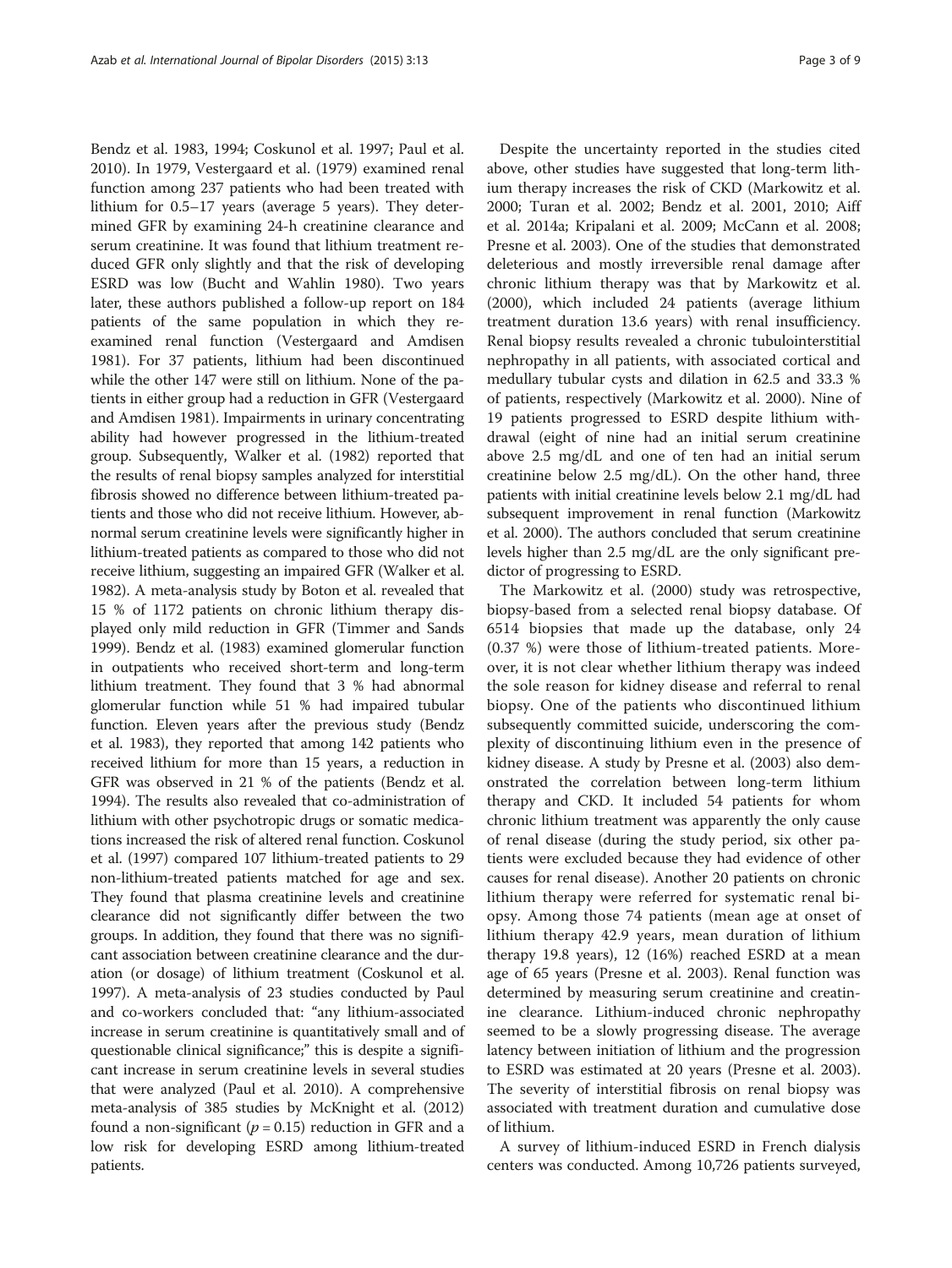24 lithium-treated patients (0.22 %) had ESRD (Presne et al. [2003](#page-8-0)). The authors found that the duration of lithium treatment is the most significant factor that negatively affects renal function. A cohort study of kidney damage in long-term lithium patients demonstrated a significant correlation between treatment duration and the frequency of decreased GFR and urinary concentrating ability (Bendz et al. [2001](#page-8-0)). Eighty-six patients were on lithium (mean age 58, mean treatment duration 16 years) and 42 patients (mean age 57, mean treatment duration 10 years) were off lithium at follow-up time. For lithium-treated patients, the frequency of reduced urinary concentrating ability and increased serum creatinine significantly increased during mean follow-up periods of 8 and 10 years, respectively (Bendz et al. [2001](#page-8-0)). The authors concluded that among patients on longterm lithium therapy, the prevalence of significant nephropathy increases with time and that reduced GFR is less common than a reduction in urinary concentrating ability (Bendz et al. [2001](#page-8-0)). Similarly, a study by McCann et al. [\(2008\)](#page-8-0) examined 38 patients who had been treated with lithium for a mean of 6.9 years (short-term) and 21 patients who were on lithium for a mean of 14.2 years (long-term). They found that long-term treatment patients had a significantly higher serum creatinine and urea levels (McCann et al. [2008\)](#page-8-0). However, this study had several limitations including the relatively small sample size and being a retrospective, cross-sectional study. These and other limitations led the authors to emphasize that although "regression analysis does show that longer duration of lithium use is associated with higher creatinine level,…, this is not necessarily associated with a clinically relevant abnormalities in renal function" (McCann et al. [2008](#page-8-0)).

Bendz et al. [\(2010\)](#page-8-0) assessed the prevalence of ESRD that required renal replacement therapy (RRT) in a lithium-treated population in Sweden. They found that 2202 subjects were on RRT among the surveyed general population (2,684,157), a prevalence of 0.8/1000. On the other hand, among a population of 3369 lithium-treated patients, 18 were on RRT (5.3/1000), representing a sixfold increase in RRT prevalence (Bendz et al. [2010\)](#page-8-0). For the latter 18 patients on RRT, lithium treatment was apparently the only reason for ESRD (lithium-treated patients on RTT were excluded if they had other reasons that may have caused ESRD). The average age at the start of RRT among those 18 patients was 62 years (range 46–74), and the average duration of lithium treatment before initiation of RTT was 23 years (range 12– 35). Moreover, of the 3369 lithium-treated patients, 41 had plasma creatinine levels above 150 μmol/L (not including RRT patients), a prevalence of 12.2/1000. The authors concluded that the duration of lithium therapy was the only risk factor for developing CKD and ESRD. Long-term treatment was defined as a duration of ≥15 years on lithium. It was found that 16 (89 %) of the lithium-treated RTT patients had received lithium for more than 15 years. Similarly, lithium-treated patients who had plasma creatinine levels above 150 μmol/L were older than the general population of lithium-treated patients (average age 68 versus 56 years, respectively). The results of this retrospective study (Bendz et al. [2010\)](#page-8-0) support a positive correlation between long-term lithium therapy and development of CKD (Aiff et al. [2014b](#page-7-0)).

Reduced GFR may sometimes occur at early stages after initiation of lithium therapy. For example, a prominent reduction in GFR was found among 53 patients who received lithium for only 4 months (Smigan et al. [1984](#page-8-0)). Lepkifker et al. ([2004\)](#page-8-0) studied 114 patients who had been taking lithium for 4 to 30 (mean 16.75) years. The control group included 94 untreated non-psychiatric subjects matched for sex and age (mean duration of follow-up 11.9 years). Ninety lithium-treated patients (79%) showed no increase in creatinine levels during a follow-up of up to 30 years and were similar to the control group. The other 24 patients had a progressive increase in creatinine levels during the follow-up period and were classified as having renal insufficiency (Lepkifker et al. [2004](#page-8-0)). The development of renal insufficiency was associated with episodes of lithium intoxication, other diseases, and/or drugs that affect renal function but not with the duration of lithium treatment in a majority of patients (Lepkifker et al. [2004\)](#page-8-0).

The above reviewed evidence seems contradictory and difficult to summarize. Aiff et al. ([2014a\)](#page-7-0) suggested a potential solution to the contradictions: They found using their large Swedish registry that no patient treated since 1980 has developed ESRD in their sample and concluded that low-dose treatment apparently in use since then in Sweden does not cause ESRD. This is supported by the results of Aprhamian et al. ([2014\)](#page-7-0) who found no changes in kidney function after 2 years of low-dose lithium in elderly patients. However, Close et al. [\(2014\)](#page-8-0) did not find this "time of treatment" effect in the UK in their large registry study. This "historical" approach does not explain the very early studies that found no effects of lithium in kidney biopsy. A general recommendation to use low-dose lithium, while consistent with the medical principle of *primum non nocere* and medical caution, does not help the clinician with difficult patients who respond fully only to high-dose maintenance. High-dose lithium has been reported to have increased efficacy in both prophylaxis and bipolar depression. Clearly, individual patient history of response and severity of episodes must be critical in the decision-making (Belmaker et al. [2012\)](#page-8-0).

In summary, the evidence attests to a small but definite risk of lithium-induced reduction in GFR and progression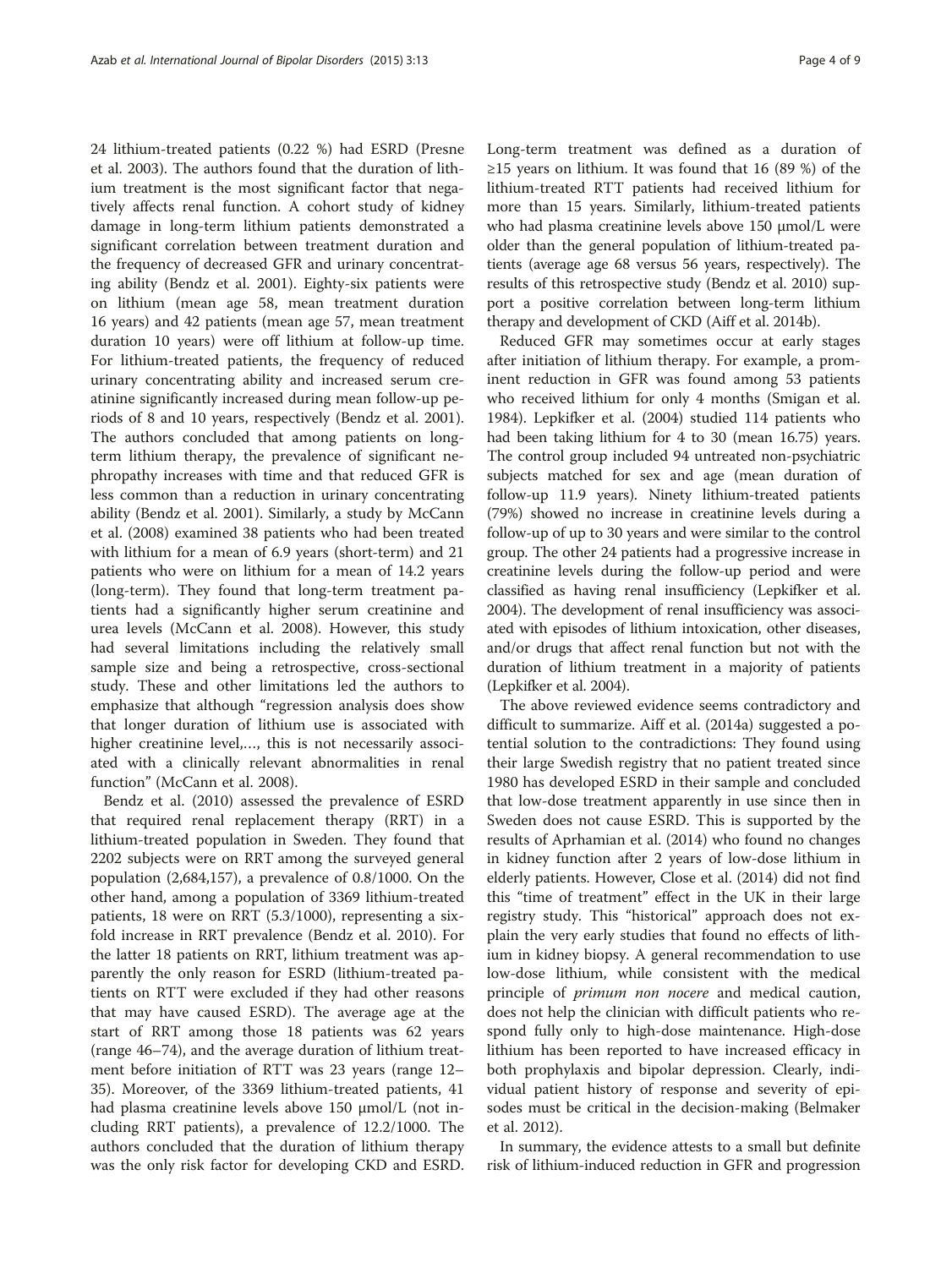to CKD. Some studies indicate that the risk for CKD and ESRD is low while others suggest that long-term lithium treatment increases the risk for chronic nephropathy to a clinically relevant degree.

#### Case histories

Three of the authors (RHB, YB, YO) have maintained a bipolar clinic including lithium therapy for over 30 years servicing a defined catchment area of 300,000 people in southern Israel (Osher et al. [2010](#page-8-0)). We reviewed our charts for evidence of patients who had developed kidney disease:

- 1. ST (female, 65 years old). The patient was started on 1500 mg/day lithium at age 34 following hospitalization for acute mania. She was stable for 13 years. After the appearance of polyuria, the dose was reduced to 900 mg/day. Five years later, following a depression and reinstatement of 1500 mg/day, blood level rose to 1.8 mEq/L and creatinine levels reached 1.8 mg/dL. Nephrology consultation diagnosed mild renal failure, and the patient was switched gradually to valproate (800 mg/ day); after which, no further progression of kidney damage was observed. Nine years after complete cessation of lithium, however, creatinine rose to 3.5 mg/dL and the patient began dialysis treatment 3 years ago. She is currently stable on valproate, awaiting a kidney transplant.
- 2. OE (male, 38 years old). The patient was first hospitalized at age 25 with a severe psychotic mania. Symptoms proved very difficult to control without high doses of lithium (up to 2550 mg/day) plus valproate and dopamine blockers (olanzapine or clozapine). Patient relapsed with psychotic symptoms any time blood lithium levels fell below 1.2 mEq/L. Creatinine levels rose from 1.1 to 1.4 mg/dL and blood urea nitrogen (BUN) from 27 to 43 mg/dL over a period of a few months. Lithium dose was lowered to 1500 mg/day, but the kidneys continued to deteriorate. Additional decreases of lithium dosage were postponed due to the objections of the patient and family. Recently, after the introduction of asenapine 30 mg/day in addition to olanzapine 10 mg and valproate 2500 mg/day, lithium has been reduced to 600 mg/day. Creatinine levels are currently 1.5 mg/dL, BUN = 53 mg/dL, and the patient is reasonably stable.
- 3. MBD (female, 77 years old). First hospitalized with severe depression at age 28, this patient began treatment with lithium (plus clomipramine) after a second hospitalization at age 50. She was stable for many years on lithium 900 mg/day, with blood levels of 0.5–0.6 mEq/L. Rheumatoid arthritis developed

and was treated with azathioprine or gold; during the 6 years she received this treatment, lithium dosage was raised to 1200 mg/day and blood levels ranged from 0.6 to 1.2 mEq/L. The dosage was subsequently returned to 900 mg/day. Parkinson's disease developed and was treated with rasagiline, carbidopa, and levodopa. When creatinine levels of 2.07–3.2 mg/dL and BUN of 66 mg/dL were observed, lithium was reduced to 150 mg/day. Creatinine and BUN levels began to improve. Shortly thereafter, at age 77, the patient left the area

4. JL (female, 60 years old). First hospitalized at age 32 due to a manic psychosis, this patient had an additional hospitalization less than a year later. Lithium was started at age 34, and the patient had full remissions (with four hospitalizations) for 17 years. When hospitalized again at age 51, lithium treatment was stopped (due to "lack of efficacy") and treatment was switched to valproic acid plus perphenazine and afterwards continued as perphenazine alone. After 5 years of fragile stability and several mood episodes which did not require hospitalization, the patient was hospitalized again at age 56 and lithium was reinstated at a low dose (600 mg/day) plus 4 mg perphenazine. One year later, creatinine rose above 1.0 mg/dL. The patient has been affectively stable for the past 4 years, and creatinine is currently 1.5 mg/dL.

and was lost to follow-up.

- 5. DL (female, 37 years old). While in her early 20s, this patient experienced major depression and attempted suicide. She was treated with valproate plus fluoxetine, which precipitated a manic episode and hospitalization. After 2 years of failed attempts at stabilization with valproate plus haloperidol or ziprasidone, including substantial weight gain, the patient was switched to lithium plus risperidone. A miscarriage and subsequent depression was treated with lithium 2100 mg/day plus perphenazine, with lithium blood levels reaching 1.5 mEq/L. The patient went through a successful pregnancy and delivery while being managed on lithium, but after 3 years, she developed nephrogenic diabetes insipidus. She was gradually switched over to lamotrigine (400 mg/ day) plus perphenazine 8 mg/day and has been reasonably stable for 4 years, with creatinine levels of 1.0 mg/dL.
- 6. SD (male, 47 years old). The patient began treatment with carbamazepine plus haloperidol after a severe psychotic episode at age 25. After several additional hospitalizations in quick succession, lithium was added to the treatment, at first 1800– 2100 mg/day then later reduced to 900 mg/day. Initial creatinine level was measured at 1.0 mg/dL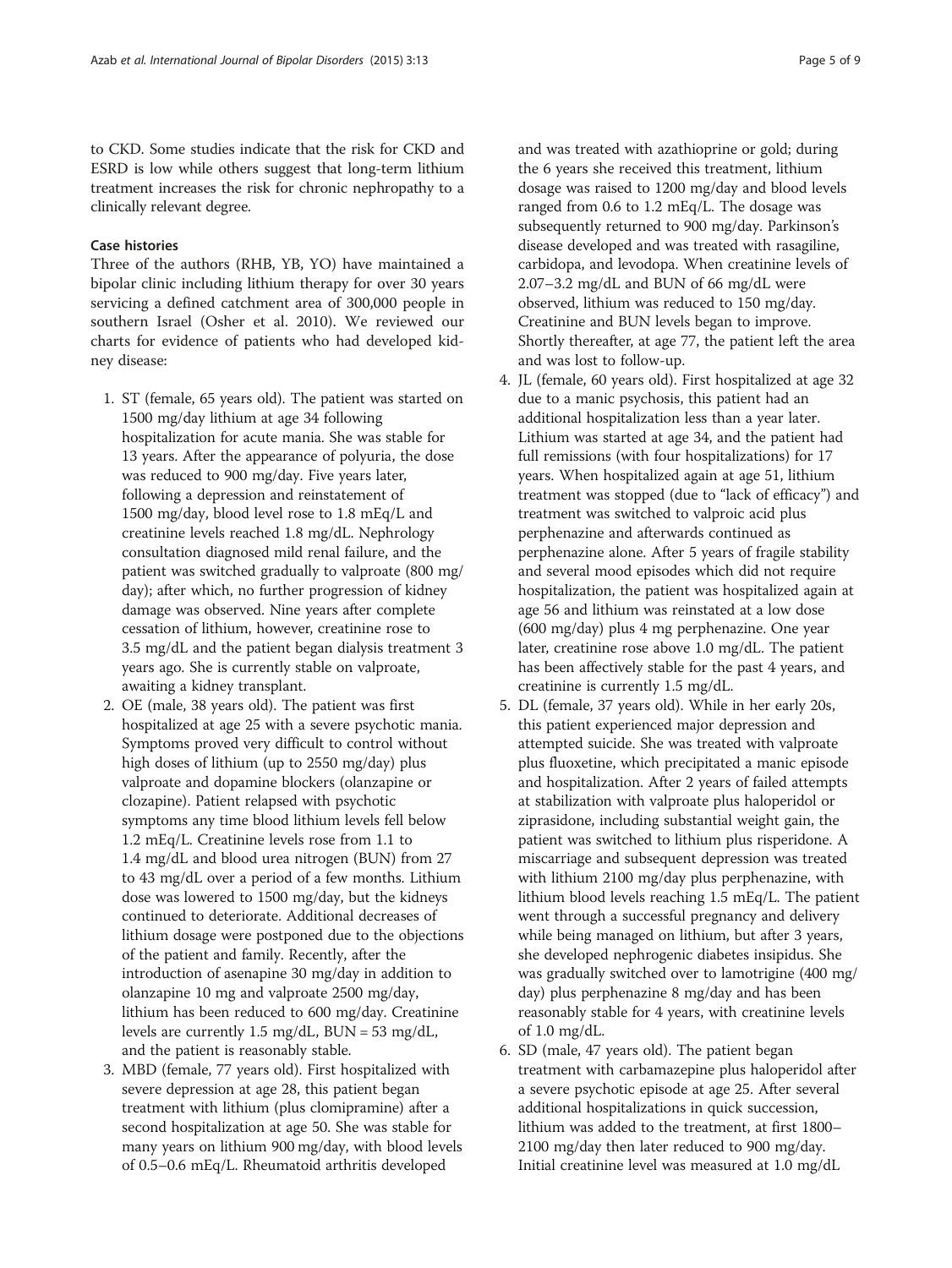but rose to 2.5–2.7 mg/dL after being on lithium for 10 years. Nephrogenic diabetes insipidus and renal failure developed during a 3-month period in which the patient was lost to follow-up. Lithium treatment was stopped; carbamazepine was continued. Patient was again lost to follow-up for 1 year, and at the end of which, he was hospitalized and diagnosed with end-stage renal failure (creatinine = 7.2 mg/dL). Treatment was changed to chlorpromazine, and the patient began renal dialysis and subsequently underwent a kidney transplant, which failed after 1 year. He is currently stable on chlorpromazine plus diazepam and is wait-listed for a second kidney transplant.

- 7. RP (male, 64 years old). Hypomanic episodes were experienced along with numerous hospitalizations for depression between the ages of 23 and 53. The patient was treated with a variety of medications and interventions not including lithium. Prior to hospitalization resulting from a suicide attempt at age 53, the patient had been treated with carbamazepine plus clonazepam. During the hospitalization, treatment was changed to lithium (1200 mg/d). The patient was stable for 8 years, but when creatinine level rose to 1.88 mg/dL and BUN to 42 mg/dL, lithium was reduced to 600 mg/day and then discontinued in favor of a combination of valproate and carbamazepine. He has been reasonably stable on this combination for approximately 3 years. Creatinine level has reduced slightly (currently 1.55 mg/dL) and BUN is currently 36 mg/dL.
- 8. SP (male, 66 years old). The patient's first affective episode, at age 18, included a switch from depression to mania and a suicide attempt. He was treated with lithium and thioridazine for 29 years, with a full remission and only one additional hospitalization, until developing nephrogenic diabetes insipidus. Lithium was stopped and treatment switched to valproic acid plus topiramate and risperidone. The patient could not be stabilized, although multiple agents were tried, and experienced six hospitalizations during the following 5 years. Lithium was reinstated (900 mg/day) when the patient was 56 years old. One year later, creatinine was 1.59 mg/dL but rose quickly to 2.3 mg/dL within a few months. Lithium dose was reduced to between 600 and 750 mg/day, with blood levels of 0.9–1.1 mEq/L, and patient was stable with only one brief hospitalization over a period of 7 years. At that time, with creatinine at 2.06 mg/dL and lithium blood levels of 0.85 mEq/L although the dose had been reduced to 300 mg/day, it was decided again to stop lithium. The patient became

severely manic within a few months in spite of treatment with relatively high doses of atypical antipsychotic medication, requiring hospitalization. Lithium was reinstated at doses of 300–600 mg/day, and the patient has remained reasonably stable for 3 years. Creatinine levels have continued to increase to 2.8 mg/dL and BUN 83 mg/dL, and the patient is currently being followed by a nephrologist while continuing treatment with lithium at low doses plus olanzapine.

- 9. SH (female, 66 years old). This patient, with a strong family history for bipolar disorder, experienced a psychotic postpartum depression at age 20 and began lithium prophylaxis following a successful course of electroconvulsive therapy. Lithium was continued with good remissions (though some recurrent affective episodes and hospitalizations). Hypothyroidism and parathyroid adenoma were treated by an endocrinologist without the need to stop lithium; the patient also had surgery for a cancerous growth in her breast. After 39 years of lithium treatment, the patient developed renal insufficiency with creatinine clearance of 50 ml/min, creatinine level =  $1.6 \text{ mg/dL}$ . She was successfully switched over to valproate (800 mg/day) approximately 5 years ago. She has been stable, with valproate levels in the 80s; creatinine is currently  $2.0 - 2.2$  mg/dL and BUN = 65 mg/dL.
- 10. LR (male, 54 years old). First hospitalized for an acute psychotic episode at age 17, this patient experienced multiple hospitalizations over a period of 7 years until lithium was added to his treatment. He remained essentially stable for 28 years while being treated with a combination of lithium 1500 mg/day plus chlorpromazine. Complications of treatment occurred over time, including hypertension and hyperthyroidism, and at age 52, he was diagnosed with chronic renal failure (creatinine =  $1.62 \text{ mg/dL}$ , BUN =  $44 \text{ mg/dL}$ ). The patient was switched to treatment with valproate 2000 mg/d plus risperidone 3 mg/day and is currently stable with creatinine level of 1.75 mg/dL.
- 11. RB (male, 68 years old). Although known to have a "bad temper" and a positive family history for affective disorder, this patient was not diagnosed as having bipolar disorder until a first hospitalization for mania at age 50. He was stabilized on lithium 1500 mg/day plus low doses of various dopamine blockers. Lithium dosage was reduced to 600 mg/ day when blood levels reached 1.4 mEq/L; creatinine clearance at the time was 70 mL/min, creatinine = 1.4 mg/dL, and  $BUN = 47$  mg/dL. Stopping lithium was discussed, but due to a difficult bereavement, it was decided to continue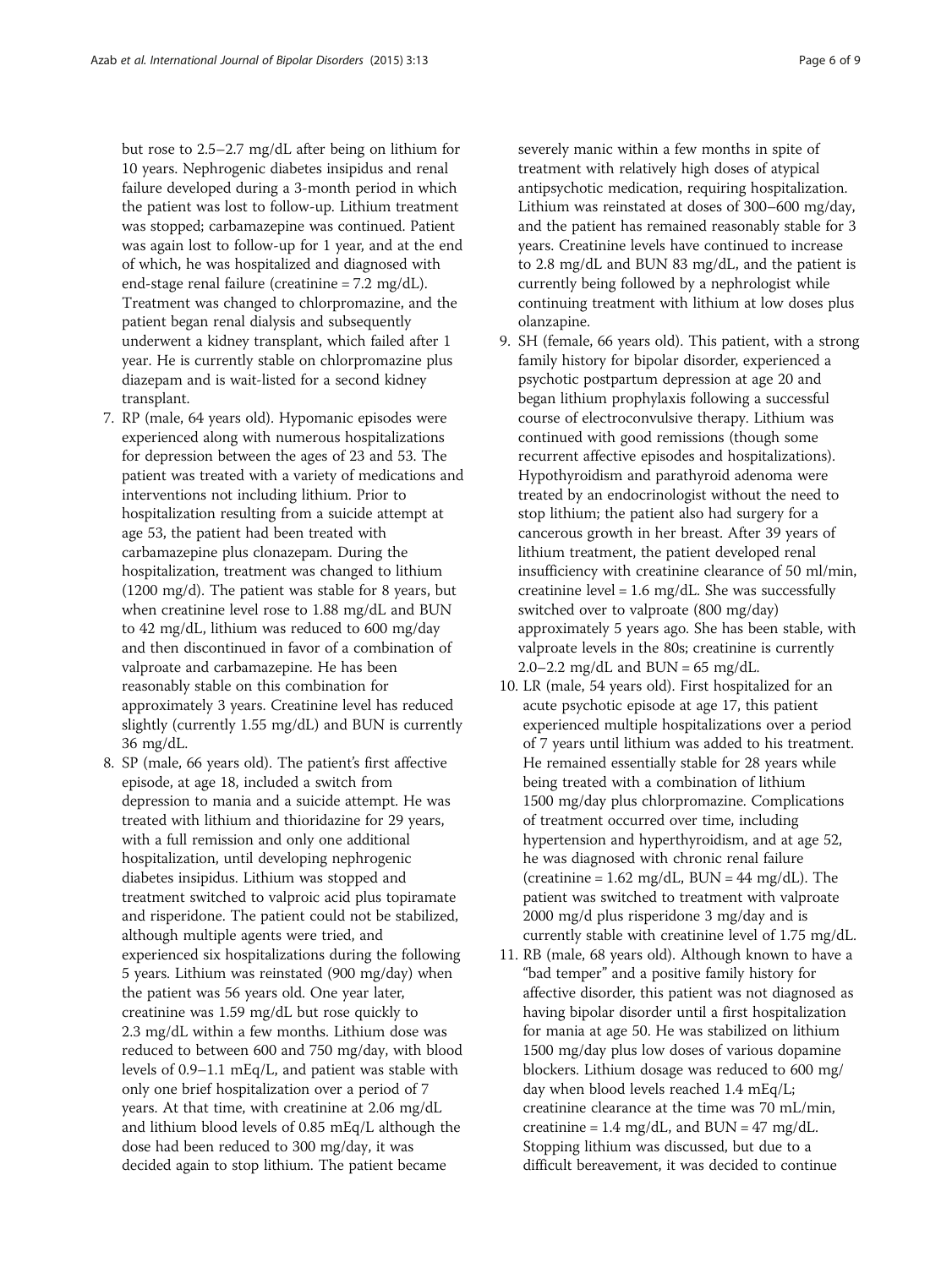treatment as before. The patient was stable after 1 year on lithium 300 mg/day plus risperidone 2 mg/ day, with slight reduction in creatinine level (to 1.23 mg/dL) and BUN unchanged at 48 mg/dL.

- 12. YA (male, 66 years old). Although pronounced episodes of depression and hypomania were evident from the age of 33, with severe effects on his occupational and personal life, this patient was first diagnosed with bipolar disorder during his first hospitalization, at age 41 (for mania). He began treatment with 1200 mg/day lithium and was stable for 9 years. Due to inconsistent adherence, valproate was added at that point and lithium reduced to 900 mg/day. Lithium was reduced to 600 mg/day when creatinine level rose to 1.2 mg/dL (BUN = 34 mg/dL) and polyuria appeared. The patient became unstable when attempts were made to further lower lithium dose, until olanzapine (5 mg/day) was added to the treatment. One year later, the patient developed diabetes mellitus. Creatinine rose slightly (to  $1.3 \text{ mg/dL}$ , BUN =  $34 \text{ mg}$ / dL), and lithium was reduced to 300 and finally to 150 mg/day (the patient is extremely reluctant to stop lithium entirely). Although affectively stable, the patient has developed early-onset dementia, apparently due to cerebral aneurysm.
- 13. MO (male, 52 years old). Two years after a first hospitalization for psychotic mania at age 24, this patient with a positive family history of affective disorder began treatment with lithium. At age 43, he attempted suicide by ingesting 33 lithium tablets; creatinine level at that time was 1.4 mg/dL and BUN 34 mg/dL. Two years later, the patient again attempted suicide by ingestion of 55 lithium tablets. Lithium treatment was then terminated due to renal failure (creatinine =  $1.8 \text{ mg/dL}$ , BUN =  $49 \text{ mg}$ ) dL), and the patient was switched over to clozapine. Creatinine and BUN levels continued to rise despite the cessation of lithium. In addition to chronic renal failure due to lithium poisoning, the patient also suffers from hyperthyroidism, hypercalcemia, dyslipidemia, and hypertension.
- 14. GG (male, 35 years old). Although apparently ill from his teens, this patient was first hospitalized and diagnosed with bipolar illness at age 26. He was eventually stabilized on lithium 1500 mg/day (blood levels 1.1–1.2 mEq/L) plus clozapine. Creatinine began to rise to 1.5 mg/dL, and lithium dosage was reduced to 900 mg/day and then stopped gradually over a period of 6 months. The patient is currently stable on clozapine, and creatinine is currently 1.3 mg/dL and BUN 24 mg/dL.
- 15. VV (female, 78 years old). This patient, with a strong family history of bipolar disorder, was first

diagnosed (with mania) at age 58. For the following 17 years, she was treated with lithium (750–900 mg/ day; blood lithium levels approximately 0.75 mEq/L). At age 75, she developed chronic renal failure, with creatinine =  $1.4 \text{ mg/dL}$  and BUN =  $44 \text{ mg/dL}$ . She continues to be treated with lithium at low doses (300–450 mg/day), with blood lithium levels 0.8– 1.0 mg/day, and is affectively stable. Creatinine is currently 1.6 mg/dL and  $BUN = 62$  mg/dL.

In summary, out of approximately 180 active patients currently in our affective disorders clinic, we have 2 patients on dialysis and another 13 with identified renal disorder. Over 90% of our patients have been exposed to lithium therapy at some point in time, although only roughly 60% are currently being treated with lithium, either as monotherapy or in combination with other medications. This translates to a very rough renal dysfunction prevalence of 7–8 %, similar to that reported by Close et al. [\(2014\)](#page-8-0). However, the analysis of Close et al. ([2014](#page-8-0)) suggests that one half to two thirds of this prevalence is caused in reality by factors other than lithium (Werneke and Ott [2014](#page-8-0)).

#### Conclusions

Since chronic kidney disease exists in the population with many etiologies and its incidence increases with age, it was denied for many years that lithium is a specific cause of chronic kidney disease. The accumulated epidemiologic, biologic, and clinical evidence today weighs in favor of the concept that lithium does increase the risk for chronic kidney disease. The course of this effect is not clear. Some patients have slow increases in creatinine late in life and can be maintained on lithium on lower doses while other patients have severe increases in creatinine with decreases in kidney function that are progressive even after lithium is discontinued. The atypical antipsychotics that have been promoted as safe alternatives to lithium in the treatment of bipolar disorder have been revealed in many cases to have short-term effects on glucose and lipids and long-term risks of diabetes, side effects no less serious than the chronic kidney disease associated with lithium. On the other hand, some clinicians find lithium treatment uniquely useful and effective and deny or ignore the risk of chronic kidney disease. Clearly, there is no free lunch in pharmacological treatment of medical disorders. Short-term and long-term side effects are correlated although not entirely. Just as weight gain and hyperlipidemia predict the risk of diabetes after long-term quetiapine treatment but not so well as to eliminate the risk in a quetiapine patient without weight gain, thus, nephrogenic diabetes insipidus and episodes of lithium intoxication may partially predict long-term development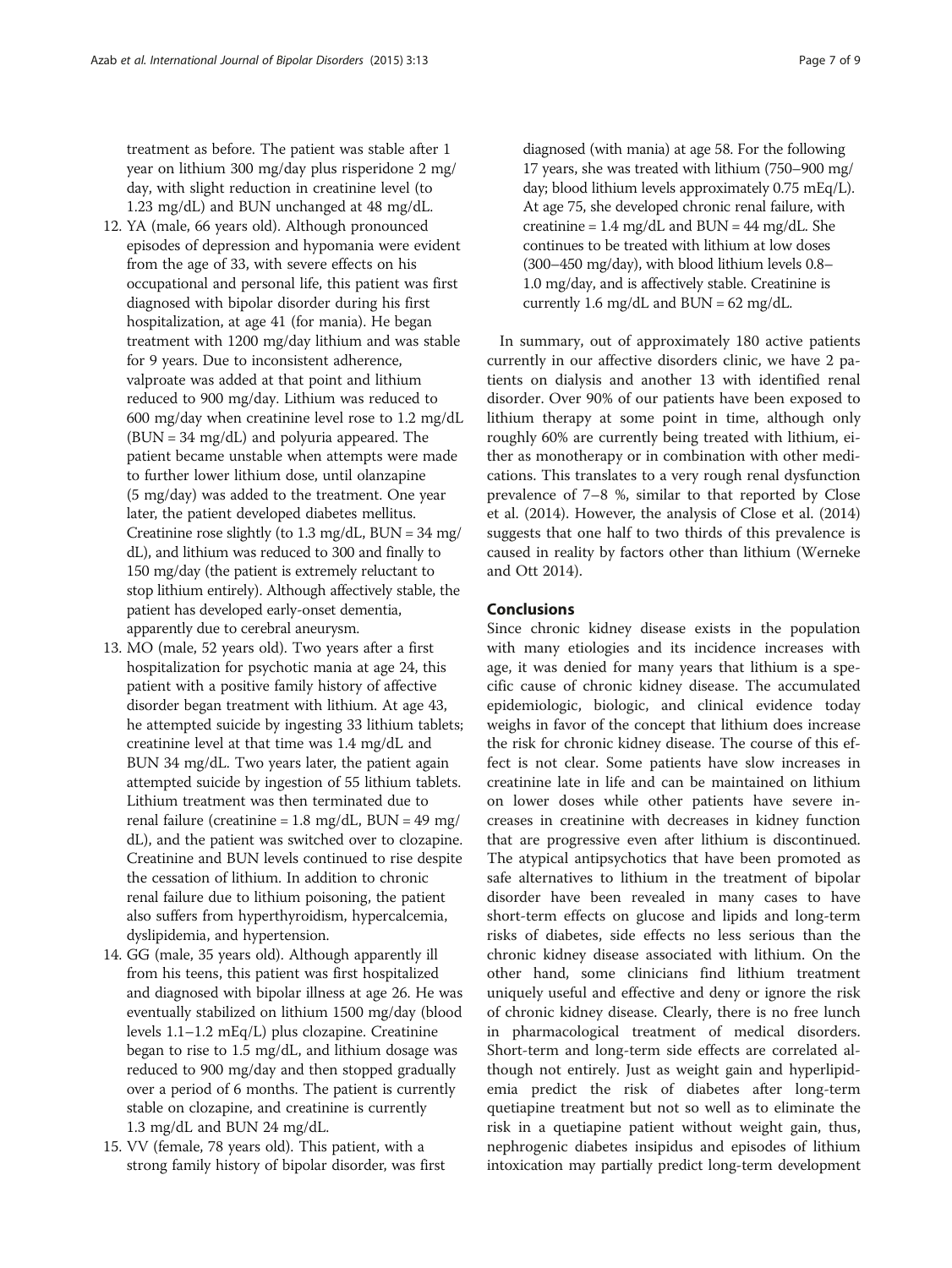<span id="page-7-0"></span>of chronic kidney disease, but the absence of these risk factors does not eliminate the risk. In general, the use of higher lithium doses in the past may be responsible for much of the lithium toxicity reported even now in epidemiological studies. It is best to use the lowest blood level effective in each particular patient (American National Kidney Foundation 2002).

For some patients with bipolar disorder who have lithium-responsive bipolar patients in the family, lithium is an absolute first choice of treatment. Other patients will receive lithium because of the side effects with anticonvulsants or atypical antipsychotics or lack of efficacy with those compounds. Chronic kidney disease may occur in such patients and its risks minimized by appropriate clinical monitoring. There is no specific biopsy finding that at present would allow us to definitively ascribe those cases that do develop chronic kidney disease to the lithium treatment rather than to other factors that cause chronic kidney disease in the general population.

A critical question (Werneke et al. [2010](#page-8-0)) is when to stop lithium in a patient who develops impairment in kidney function. Such a decision should not be based exclusively on whether a patient has a slowly increasing creatinine. Two key factors may help guide the decision to stop lithium: 1) Whether the past treatment history or family histories suggest that it is possible to switch the patient to an alternative therapy without significantly increasing the risk of relapse or suicide. If the patient is a good responder to lithium and cessation of lithium will drastically increase the risk of affective deterioration, then the therapeutic efficacy of lithium may outweigh the risk of nephrotoxicity. If another therapy known to be effective in this patient is available, lithium cessation should be considered. However, it should be noted that other mood stabilizer medications also have serious side effects and are not necessarily safer than lithium. 2) Whether cessation of lithium will avoid further deterioration in kidney function. If assessment of kidney function suggests reversible damage and possibility of stabilization or improvement, then it is reasonable to consider stopping lithium. In most patients it is impossible to predict whether discontinuation of lithium will result in stabilization of kidney function. If the renal impairment is irreversible, discontinuation of lithium will not benefit the kidneys but may increase the risk of relapse and thus should be avoided. NDI, even when severe, or increase in creatinine levels or decrease in creatinine clearance, is almost never an indication for abrupt lithium discontinuation. There is no medical emergency and discontinuation if decided upon can be very gradual with overlap of alternative therapy.

New mood stabilizers that are alternatives to the use of lithium first came into the field from the anticonvulsant world where valproate, carbamazepine, and lamotrigine all seem to have mood-stabilizing properties. More recently, the atypical antipsychotics including olanzapine, quetiapine, aripiprizole, and lurasidone (Belmaker [2014](#page-8-0)) have all been shown to prevent manias and depressions. None of these agents show overall superiority to lithium although lithium is not overall superior to these alternatives. Each alternative presents its own unique and serious side effect profile. Despite the fact that lithium is an unpatented compound and that newer patented compounds have been marketed vigorously, psychiatrists in the developed world seem to continue to prescribe lithium to a significant fraction of bipolar patients. This may be because some difficult-to-define subgroup of bipolar patients is particularly responsive to lithium or because the side effect profile of lithium is more acceptable to some patients. The mechanism of action of lithium is unique among the mood stabilizers since it is neither an anticonvulsant nor a dopamine D2 blocker. Its mechanism of action is not known but it has major effects on inositol monophosphatase and glycogen synthase kinase (Toker et al. [2014](#page-8-0)).

#### Competing interests

The authors declare that they have no competing interests.

#### Authors' contributions

AA reviewed the literature and wrote the paper; YB supervised the clinical statistical evaluation of the papers; YO extracted the case histories from our total clinical collection; DW wrote up the case histories; AS provided nephrological consultation on concepts, physiology and histology; and RHB conceived the project and supervised the writing and conclusions. All authors read and approved the final manuscript.

#### Acknowledgements

We would like to acknowledge Dr. Eli Lepkifker who began the study of lithium and kidney function in Israel.

#### Author details

<sup>1</sup>School for Community Health Professions, Soroka University Medical Center, Beer-Sheva, Israel. <sup>2</sup>Nephrology Department, Soroka University Medical Center, Beer-Sheva, Israel. <sup>3</sup> Bipolar Disorders Clinic, Beer-Sheva Mental Health Center, Faculty of Health Sciences, Ben-Gurion University of the Negev, Beer-Sheva, Israel. <sup>4</sup> Bipolar Disorders Clinic, Hadassah Medical Center Hadassah University Hospital, Jerusalem, Israel.

#### Received: 23 February 2015 Accepted: 30 April 2015 Published online: 05 June 2015

#### References

- Aiff H, Attman PO, Aurell M, Bendz H, Schon S, Svedlund J. The impact of modern treatment principles may have eliminated lithium-induced renal failure. J Psychopharmacol. 2014a;28:151–4.
- Aiff H, Attman PO, Aurell M, Bendz H, Schon S, Svedlund J. End-stage renal disease associated with prophylactic lithium treatment. Eur Neuropsychopharmacol. 2014b;24:540–4.
- American National Kidney Foundation. Clinical practice guidelines for chronic kidney disease: evaluation, classification and stratification. Am J Kidney Dis. 2002;39:S1–S266.
- Angrist BM, Gershon S, Levitan SJ, Blumberg AG. Lithium-induced diabetes insipidus-like syndrome. Compr Psychiatry. 1970;11(2):141–6.
- Aprhamian I, Santos FS, dos Santod B, Talib L, Diniz BS, Radanovic M, et al. Longterm, low-dose lithium treatment does not impair renal function in the elderly: a 2-year randomized placebo-controlled trial followed by a singleblind extension. J Clin Psychiatry. 2014;7:e672–8.